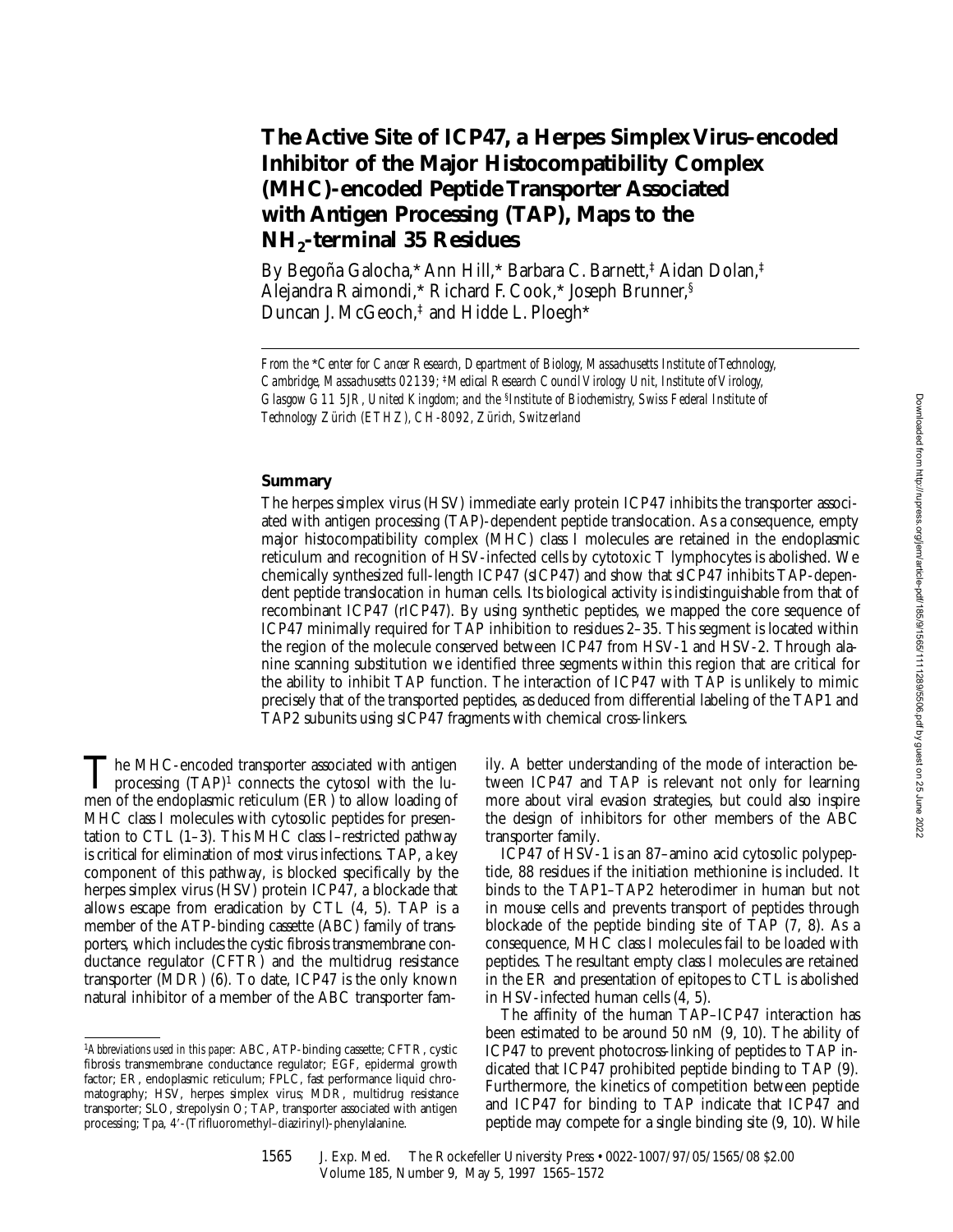suggestive, these experiments cannot readily distinguish between a conformational distortion of TAP caused by ICP47, or a direct competition for the binding site.

Here, we have used chemical synthesis to make fulllength ICP47, as well as  $NH<sub>2</sub>-$  and COOH-terminally truncated versions and alanine-substituted peptide analogues. We show that the ability of ICP47 to inhibit TAP lies within the  $NH_2$ -terminal half of the molecule, which is highly conserved between ICP47 from HSV-1 and HSV-2.

We present evidence that the mechanism of interaction of ICP47 with the TAP heterodimer likely differs from that of its peptide substrates.

## **Materials and Methods**

*Synthesis and Purification of ICP47 and Truncations.* The peptides used in this study were synthesized on a multiple peptide synthesizer (model 350; Advanced Chemtech, Louisville, KY) by Fmoc



1566 Use of Synthetic Peptides to Define the Active Site of ICP47

**Figure 1.** Synthetic ICP47 has identical biological activity to recombinant ICP47. (*A*) Elution profile of synthetic ICP47 on a Sephacryl 100 column (48 cm  $\times$ 1 cm) equilibrated with 150 mM Na $HCO<sub>3</sub>$ , 10 mM NaCl, pH 8.5. The elution profile of sICP47 is shown along with the calibration graph for molecular weight standards (BSA 66,000, OVA 44,000, carbonic anhydrase 30,000, RNAse 13,700 and cytochrome C 12,300).  $K_{av}$  is plotted against the logarithm of the molecular weight.  $\overline{K}_{av} = (V_e V_o$ ) /  $(V_t - V_o)$ , where  $V_e$  represents the elution volume of the sample,  $V<sub>o</sub>$  the void volume, and  $V_t$  the total volume. (*B*) The human lymphoblastoid cell line Hom2 was permeabilized using SLO and incubated with synthetic or recombinant ICP47-1 at the concentrations indicated, and with the 125I-labeled peptide library for 10 min at  $37^{\circ}$ C as described in Materials and Meth-<br>ods. Results represent the Results represent the amount of radiolabeled, glycosylated peptides recovered with<br>Con A-Sepharose. Synthetic A–Sepharose. Synthetic ICP47 (sICP47) (*closed symbols*) inhibits TAP function with the same efficacy as recombinant ICP47 (rICP47) (*open symbols*). (*C*) Hom2 cells were incubated with the <sup>125</sup>I-labeled peptide library for 10 min at  $37^{\circ}$ C for the times indicated and with 5  $\mu$ M recombinant or synthetic ICP47 either treated with trypsin for 30 min at 37°C or not treated. Radioactivity associated with Con A–Sepharose is counted. Trypsin destroys the biological activity of both synthetic and recombinant ICP47. (*D*) Hom2 cells were incubated with the 125I-labeled peptide library for 10 min at  $37^{\circ}$ C and with various concentrations of synthetic ICP47 unheated (*open squares*) or heated to 95°C for 30 min and then slowcooled (*open circles*) or snapcooled (*closed squares*). Results in *A*, *B*, and *C* are the mean of duplicates  $\pm$  SD.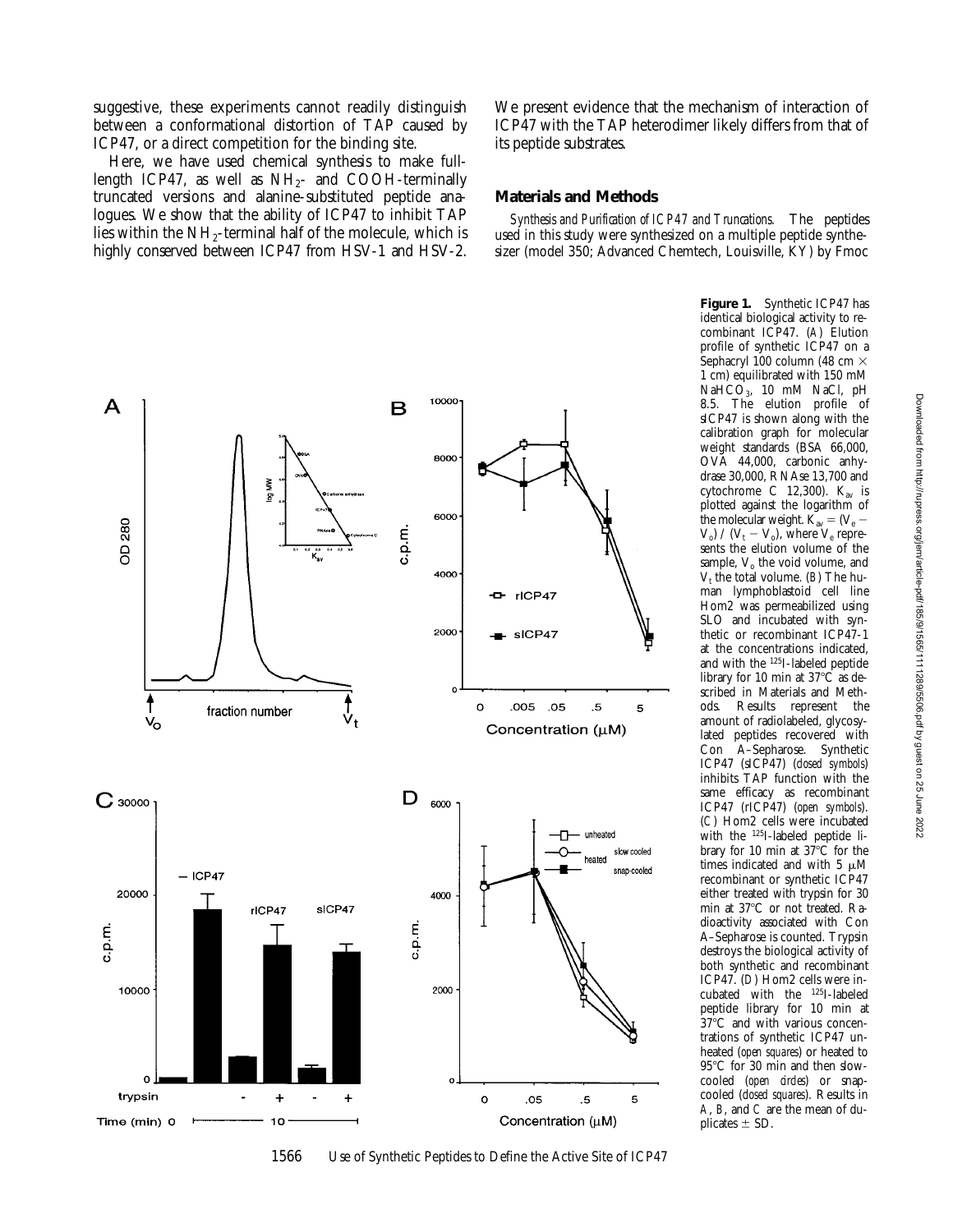chemistry or on an ABI (Applied Biosystems, Inc., Foster City, CA) peptide synthesizer (model 430A) by Tboc chemistry and purified by fast performance liquid chromatography (FPLC) on a Sephacryl 100 column or by reverse-phase HPLC on a C18 column. Their composition was verified by amino acid analysis and also by mass spectrometry for full-length ICP47. Quantitation was carried out by amino acid analysis or optical density measurement. 49-(Trifluoromethyl–diazirinyl)-phenylalanine (Tpa) (11) was coupled to peptide 1–35 (1–35 Tpa) during synthesis by using its Fmoc derivative.

*Antibodies.* Anti-TAP antiserum was raised against the TAP1 COOH-terminal domain (12) and the anti-ICP47 antiserum against a COOH-terminal peptide of ICP47 (7).

*DNA Sequence of the ICP47 Gene from HSV-2.* A KpnI– HindIII fragment (8,477 bp) of HSV-2 strain HG52 genomic DNA was cloned into pUC19, and fragments obtained by sonication then subcloned into M13mp8 for sequence determination by chain terminator methods. The sequence comprised adjoining parts of the short unique and short repeat regions of the genome, including the gene for ICP47 (US12), and will be submitted to the EMBL Library as part of the whole genomic sequence of HSV-2 (Dolan, A., and D.J. McGeoch, unpublished observations).

*Peptide Translocation Assay.* Peptide translocation was performed esentially as described (7). In brief, cells were washed twice with transport buffer (130 mM KCl, 10 mM NaCl, 1 mM CaCl<sub>2</sub>, 2 mM EGTA,  $2 \text{ mM } MgCl_2$ ,  $5 \text{ mM } Hepes$  [pH 7.3] with KOH) at  $4^{\circ}$ C and then permeabilized (10<sup>7</sup> cells/ml) in transport buffer containing 2 U/ml of streptolysin O (SLO) (bioMérieux, Marcyl'Etoile, France) for 10 min at 37°C. Permeabilization was assessed by Trypan blue exclusion. Permeabilized cells (10<sup>6</sup> cells/ sample in Eppendorf tubes) were incubated for 10 min at  $37^{\circ}$ C with 10  $\mu$ l of the radioiodinated peptide library (13) and 10  $\mu$ l of ATP generating system (50  $\mu$ M ATP, 250  $\mu$ M UTP, 2.5 mM creatine phosphate, and 8 U creatine phosphokinase; Sigma Chemical Co., St. Louis, MO) in a total volume of 100  $\mu$ l at 37°C. When indicated, synthetic ICP47 was added to the translocation mixture in a volume of 10  $\mu$ l. Peptide translocation was terminated by adding 1 ml of ice-cold stop buffer (transport buffer plus 10 mM EDTA, 0.02% Na azide). Samples were centrifuged at 14,000 rpm, supernatant was removed, and 1 ml of ice-cold lysis buffer (0.5% NP-40, 5 mM MgCl 2, 50 mM Tris–HCl [pH 7.5]) added. After 20 min, debris was removed by centrifugation at 14,000 rpm and the supernatant incubated with gentle agitation for 1 h with 100  $\mu$ l of Con A–Sepharose beads (Pharmacia, Uppsala, Sweden) at  $4^{\circ}$ C. Beads were washed three times with lysis buffer and radioactivity quantitated by  $\gamma$  counting.

*Metabolic Labeling and Immunoprecipitation.* TK143 human fibroblasts (American Type Culture Collection, Rockville, MD) and  $Ft1$ <sup>+</sup> mouse embryonic fibroblasts (gift from L. van Kaer, Howard Hughes Medical Institute, Vanderbilt University School of Medicine, Nashville, TN) were infected with a recombinant vaccinia virus expressing human TAP1+TAP2 (7) at a multiplicity of infection of 10. 1 h after infection, medium was removed and cells were labeled overnight with [35S]methionine/cysteine. Cells were lysed in NP-40 lysis buffer (0.5% NP-40, 50 mM Tris–HCl [pH 7.2], 5 mM  $MgCl<sub>2</sub>$ ) and immunoprecipitations were performed as described (14). Immune complexes were recovered on *Staphylococcus aureus* (Staph A) protein A and washed four times with NET buffer (50 mM Tris–HCl [pH 7.4], 0.5% NP-40, 150 mM NaCl, 5 mM EDTA) and analyzed by SDS-PAGE on 10% or 12.5% gels.

*Gel Electrophoresis.* SDS-PAGE and fluorography were performed as described (15).

*Peptide Iodination.* Peptides were iodinated by the chloramine T method as described (16).

*Cross-linking Assays.* TK143 cells infected with vaccinia virus expressing human  $TAP1+2$  in the conditions above described were permeabilized with SLO as previously defined.  $5 \times 10^6$  cells were resuspended in 200  $\mu$ l of transport buffer and incubated with 100  $\mu$ l of 125I-labeled 1–35 Tpa or 1–35 polypeptide for 5 min on ice. Cross-linking was induced by irradiation with long-wave UV lamp (Fotoprep I, 120 V, 60 Hz; Fotodyne, New Berlin, WI) for 5 min on ice (17). Cells were then lysed and immunoprecipitations were performed as described (14).

### **Results and Discussion**

*Biochemical and Functional Analysis of Synthetic ICP47-1.* An 87-amino acid polypeptide corresponding to ICP47 from HSV-1 (strain 17) without the initiating methionine was synthesized on a solid phase support, the substitution grade of which had been reduced to facilitate synthesis of longer peptides. Nor-leucine was substituted for methionine at positions 6 and 14 to avoid oxidation of these residues during HF cleavage and workup of the synthetic product, and lysine was substituted for arginine at the COOH terminus

#### A

| ATGTCGTGGGCCCTGGAAATGGCGGACACCTTCCTGGACACCATGCGGGT 50      |     |    |
|------------------------------------------------------------|-----|----|
| ATGTCTTGGGCCCTGAAAACGACGGACATGTTTCTGGATTCTTCGCGGTG         |     | 50 |
| 51 TGGGCCCAGGACGTACGCCGACGTACGCGATGAGATCAATAAAAGGGGGC 100  |     |    |
| 51 CACACACCGGACGTATGGCGATGTCTGCGCGGAGATCCATAAAAGGGAAC 100  |     |    |
| 101 GTGAGGACCGGGAGGCGGCCAGAACCGCCGTGCACGACCCGGAGCGTCCC 150 |     |    |
| 101 GGGAGGACCGAGAGGCGGCCAGAACTGCGGTGACCGACCCGGAGCTCCCG 150 |     |    |
| 151 CTGCTGCGCTCTCCCGGGCTGCTGCCCGAAATCGCCC 187              |     |    |
| IS1 CTGCTGTGTCCTCCGGACGTGCGATCGGATCCCGGGAGTCGAAATCCCAC 200 |     |    |
| 188 CCAACGCATCCTTGGGTGTGGCACATCGAAGAACCGGCGGGACCGTGACC 237 |     |    |
| 201 ACAGCAGACCCGTGGGTGTGCTAGATCGAACGAGCGGCAGGATCGCGTGC 250 |     |    |
| 238 GACAGTCCCCGTAATCCGGTAACCCGTTGA 267                     |     |    |
| 151 TGGCCCCTTGA                                            | 261 |    |

B

| HSV-1            | SWALEMADTFLDTMRVGPRTYADVRDEINK                                          |
|------------------|-------------------------------------------------------------------------|
| $HSV-2$          | SWALKTTDMFLDSSRCTHRTYGDVCAEIHK                                          |
|                  | 31                                                                      |
| $HSV-1$          | RGREDREAARTAVHDPERPLLRSPGLLPEI                                          |
| $HSV-2$          | REREDREAARTAVTDPELPLLCPPDVRSDP                                          |
|                  | 61                                                                      |
| HSV-1<br>$HSV-2$ | <b>IAPNASLGVAHRRTGGTVTDSPRNPVTR</b><br><b>ASRNPTOOTRGCARSNERODRVLAP</b> |
|                  |                                                                         |

**Figure 2.** Comparison of the ICP47 gene and protein sequences of HSV-1 and HSV-2. (*A*) Alignment of coding sequences of the HSV-1 and HSV-2 (*US12*) genes. The ICP47 coding sequences of HSV-1 (*top line*) and HSV-2 (*bottom line*) are shown from initiator ATG to translation stop codon (TGA in each case), with identical aligned residues marked by vertical lines. (*B*) Amino acid sequence comparison of ICP47 from HSV-2 and HSV-1. Regions of identical aligned sequence are boxed.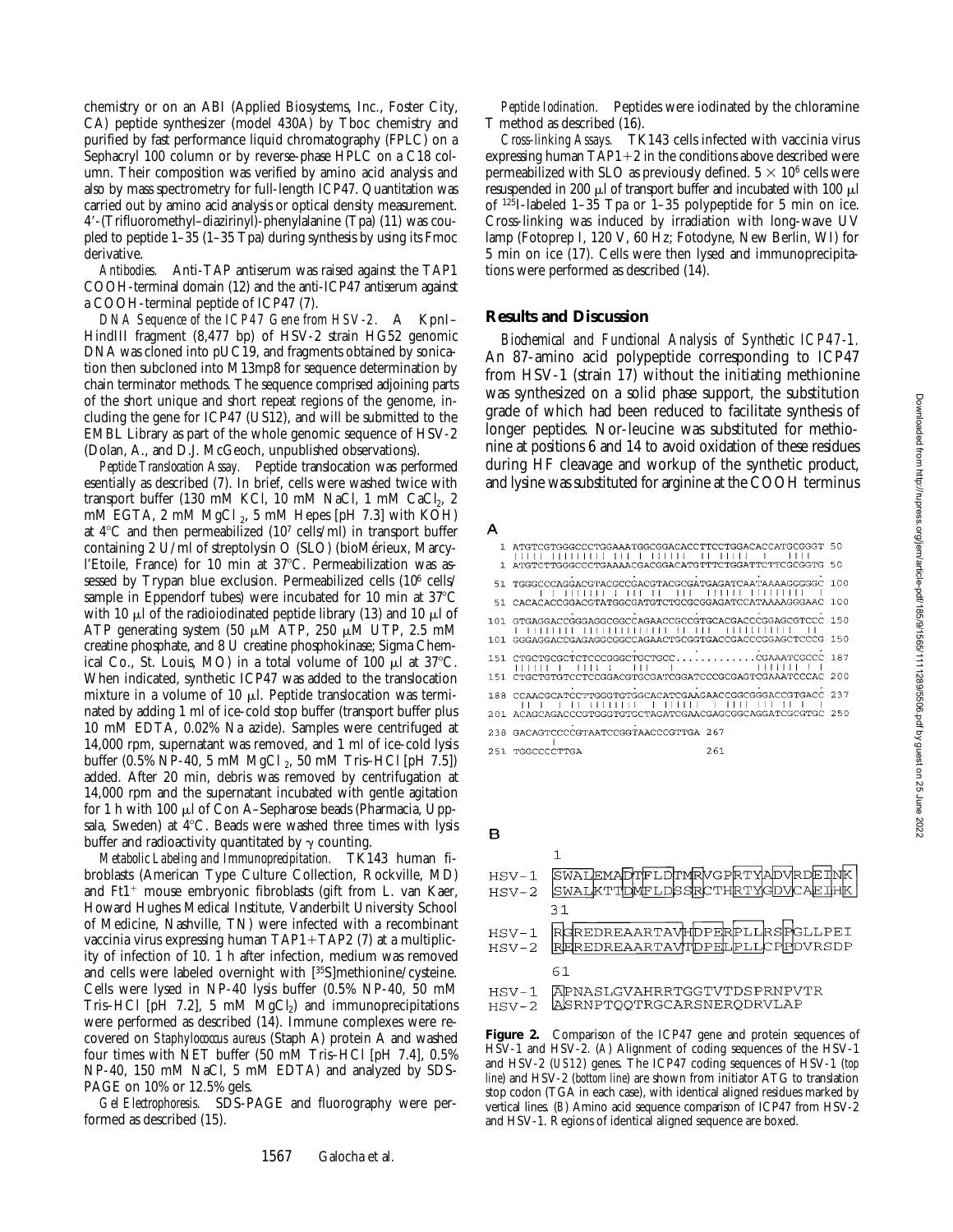

to facilitate future chemical modifications. Synthetic ICP47 (sICP47) eluted as a single major peak in gel chromatography on a Sephacryl 100 matrix, showing a Gaussian distribution with a Stokes radius corresponding to a molecular weight of 19,000 for a globular protein (Fig. 1 *A*). We conclude that sICP47 (molecular weight 9,598) does not behave as a monomeric globular protein in aqueous solution, but rather like an unfolded polypeptide chain. Fractions were pooled and analyzed by SDS-PAGE on 15% gels. The results are consistent with a single major species of the predicted molecular weight but with lower molecular weight contaminants clearly visible (data not shown). Mass spectrometry revealed that the major product was of predicted molecular weight, but again, the broad range of masses observed indicated substantial heterogeneity, as expected for an 87-residue synthetic product.

The biological activity of sICP47 was compared with that of recombinant ICP47 (rICP47) in a TAP-dependent peptide transport assay in semi-intact human lymphoblastoid cells (Fig. 1 *B*). In this assay, the inhibitory activity of sICP47 and rICP47 was indistinguishable. Both preparations inhibit human TAP, with 50% inhibition seen at ap-

proximately 0.2  $\mu$ M. As with rICP47, the activity of sICP47 is destroyed by proteolysis with trypsin (Fig. 1 *C*) but not by boiling sICP47 for 30 min (Fig. 1 *D*) (10). We examined the ability of sICP47 to inhibit TAP-dependent peptide transport in mouse cells. As observed for rICP47 (9, 10), sICP47 was unable to block murine TAP at concentrations up to 10  $\mu$ M (data not shown). We conclude that the biological activity of sICP47 is indeed attributable to the protein itself, and not to some other nonpeptide product that might have persisted after gel filtration.

Solid-phase synthesis of ICP47 is thus a practical proposition, and because the polypeptide is not exposed to proteases during purification, yields a product that is more stable than rICP47. The purity of the resultant product is adequate for quantitative functional studies. Additionally, the ability to synthesize variants of the molecule rapidly makes truncation and mutagenesis studies simple to perform.

*Amino Acid Sequence of ICP47 from HSV-2 Reveals Homology Only in the NH2-terminal Region (Residues 1–54) of the Molecule.* Both HSV-1 and HSV-2 inhibit TAP function and cause retention of MHC class I molecules in the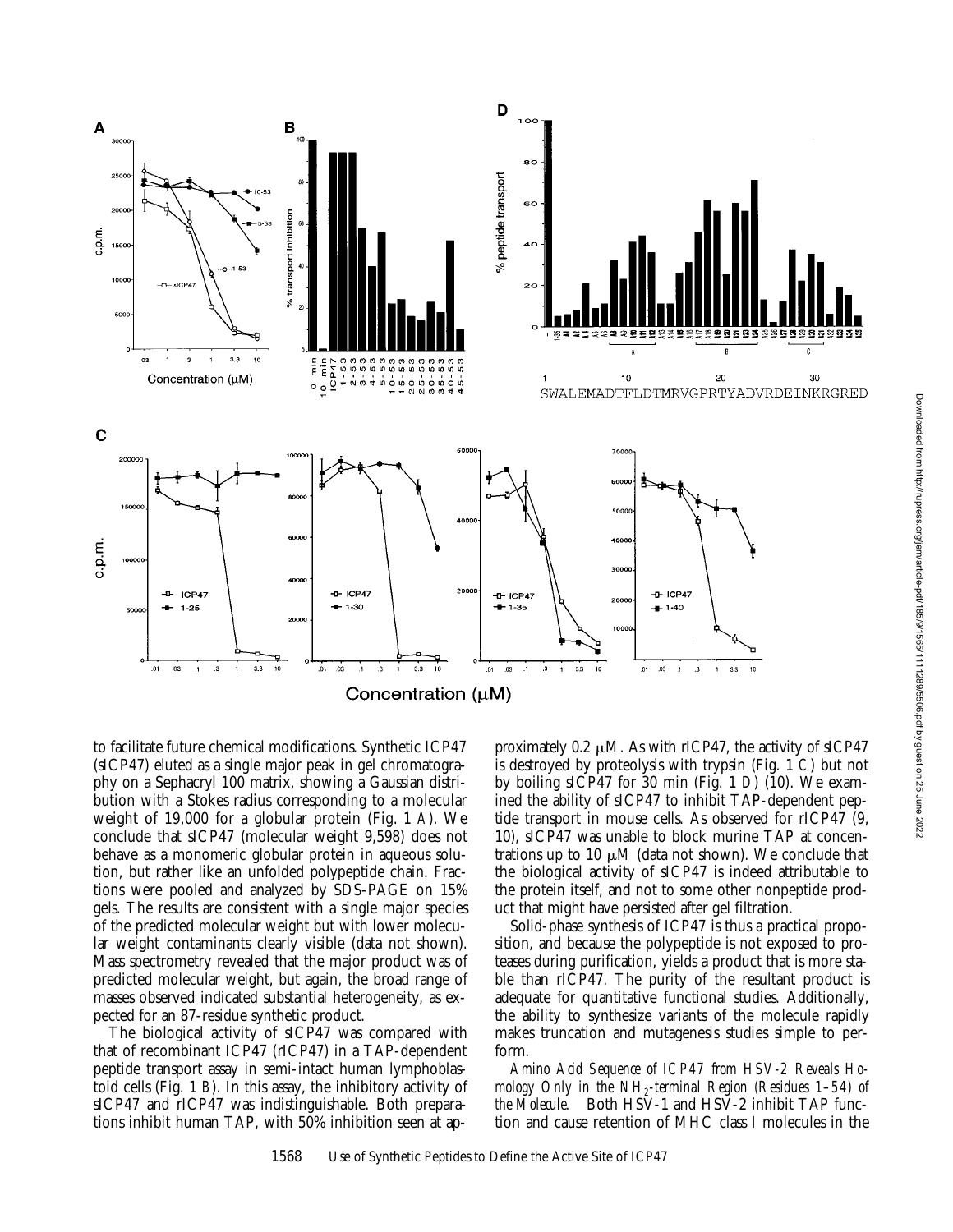

**Figure 3.** Synthetic peptides map the core region of ICP47-1 responsible for TAP inhibition to a segment between amino acids 2 and 35. Peptide translocation was assayed in the human cell line Hmy2.C1R using the 125I-radiolabeled peptide library as translocated substrate. Results are means of duplicates  $\pm$  SD. (*A*) The activity of full-length synthetic ICP47 (*open squares*) was compared with that of the polypeptides containing residues 1-53 (*open circles*), 5-53 (*closed squares*), and 10-53 (*closed circles*) at the concentrations indicated. (*B*) Inhibition of peptide translocation by sICP47 is compared with that of synthetic 1-53 polypeptide with progressive truncations from the NH<sub>2</sub>-terminal residues at 3.3  $\mu$ M concentration. (*C*) The ability of sICP47 (*open symbols*) to block peptide transport was compared with that of peptides with progressive truncations at its COOH terminus (*closed symbols*) at the concentrations indicated. (*D*) An alanine scan was performed by replacing each single residue in the polypeptide 1–35 with alanine, except residues 3, 7, and 22 which are alanine in the original ICP47 sequence. The ability of each of these alanine analogues at a concentration of 3.3  $\mu$ M to inhibit TAP function was tested in a transport assay. Positions conserved between ICP47-1 and ICP47-2 are in bold. Results represent percent peptide transport remaining in the presence of ICP47 alanine analogues. 100% refers to transport in the absence of inhibitors. The amino acid sequence of 1–35 polypeptide is shown. (*E*) Acetylation of sICP47 has no effect on its biological activity. The ability of 1–53 polypeptide (*open symbols*) to inhibit TAP function was compared with that of its N-acetylated version (*closed symbols*) at the concentrations indicated.

ER (5). The sequence of the *US12* gene (which encodes ICP47) from HSV-2 (strain HG52) was determined. The coding sequence for HSV-2 ICP47 was compared with its HSV-1 counterpart (18, 19). The HSV-2 ICP47 gene contains 86 codons. As shown in Fig. 2 *A*, the DNA sequences are similar over most of their length, except that in or around codon 59 in the HSV-1 sequence there is a 13-bp deletion relative to the HSV-2 sequence; that is, there is an apparent frameshift. Upstream of this location the encoded amino acid sequences are closely similar (Fig. 2 *B*), downstream the amino acid sequences are distinct, and the predicted translation termination sites do not coincide. Both HSV-1 and HSV-2 DNA sequences were carefully checked and no errors were found. Therefore, we consider that the DNA sequence determination and our interpretation are correct, and that a frameshift mutation (that occurred in either HSV-1 or HSV-2) has been tolerated, presumably because the COOH-terminal region of ICP47 is not functionally important. This view is consistent with studies on the two proteins, including results in this paper.

Recombinant ICP47 from HSV-2 (rICP47-2) inhibited human TAP with the same efficiency as did sICP47-1 (data not shown). The preservation of biological activity between the two molecules, despite an apparent frameshift mutation, suggests that it is the  $NH<sub>2</sub>$ -terminal region of the molecule that interacts with TAP and that the COOH terminus is not essential for activity.

*Definition of the Core Region of ICP47 Responsible for TAP Inhibition and Lack of Requirement for a Free*  $\alpha$  *NH<sub>2</sub> Group.* A 53-mer polypeptide  $(1–53)$  containing the NH<sub>2</sub>-terminal region of ICP47 from HSV-1, highly conserved between ICP47-1 and ICP47-2, was synthesized along with shorter polypeptides lacking the  $NH<sub>2</sub>$ -terminal 4 or 9 residues. Titration of these products in a TAP-dependent assay showed that ICP47-1–53 had activity identical to the full-length molecule. However, removal of residues 1–4 profoundly diminished activity (Fig. 3 *A*). Another synthesis was performed in which  $NH_2$ -terminal residues from the 1–53 polypeptide were progressively deleted. At  $3.3-\mu M$  concentration, only peptide 2–53 showed the same inhibitory activity as full-length sICP47 (Fig. 3 *B*). Further peptides were made with progressive deletions from the COOH terminus. Fig. 3 *C* shows that a peptide corresponding to residues 1–35 had identical inhibitory activity to the full-length molecule, whereas shorter peptides were ineffective in blocking TAP. Thus, we conclude that residues 2–35 contain the core region responsible for TAP inhibition. Interestingly, the longer peptide 1–40 did not inhibit effectively, perhaps due to an unfavorable conformation adopted by this peptide in solution, a possibility that has not yet been fully explored. Next, an alanine scan was performed in which each nonalanine residue in peptide 1–35 was replaced by an alanine. The concentration of inhibitor peptides was chosen such that for wild-type 1–35 polypeptide full inhibition had just been reached  $(3.3 \mu M)$ . Any loss of inhibitory activity should now be discernible as an increase in peptide transport. This experiment was performed not so much to de-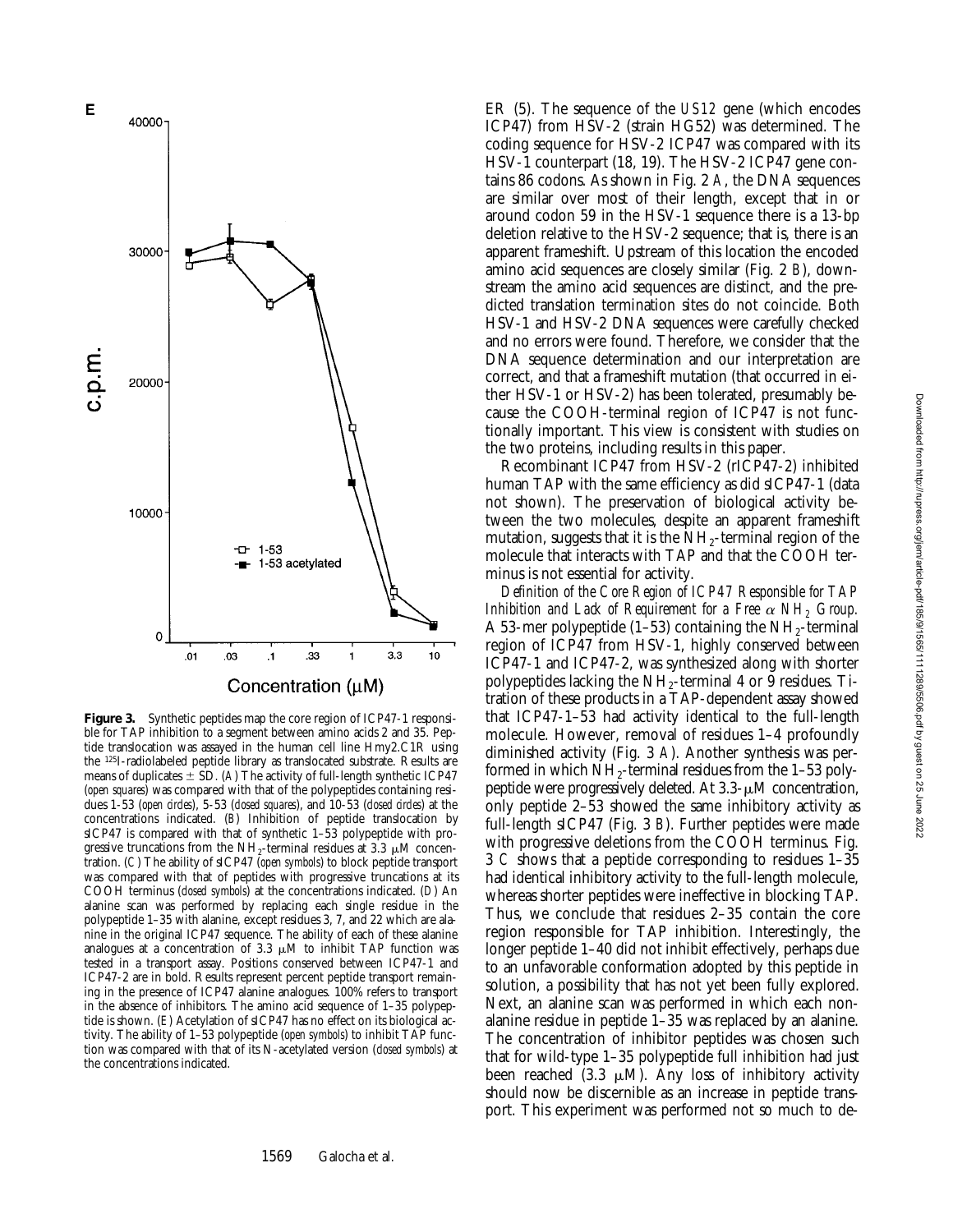

**Figure 4.** Synthetic ICP47 forms a complex with the TAP1 and TAP2 heterodimer. (*A*) Mouse  $Ft1$ <sup>+</sup> fibroblasts were infected with a recombinant vaccinia virus expressing human  $TAP1+2$  for 1 h and then labeled with [35S]methionine/cysteine overnight. SLO-permeabilized cells were incubated for 10 min with synthetic ICP47 either at  $4^{\circ}$ C or  $37^{\circ}$ C, lysed, and immunoprecipitated either with an anti-TAP1 or with an anti-ICP47 antiserum. Samples were analyzed by 12.5% SDS-PAGE and fluorography. The anti-ICP47 antiserum nonspecifically precipitates a protein with a mobility identical to that of the TAP1 subunit. (*B*) Cross-linking with 1–35 Tpa results in labeling both TAP subunits, whereas only TAP1 subunit is labeled with 1–35 polypeptide labeled at Tyr 21. TK143 human fibroblasts were infected with a recombinant vaccinia virus ex-

pressing human TAP112. Cells were permeabilized with SLO and incubated for 5 min on ice either with 125I-radiolabeled 1–35 Tpa (lane *2*) or with <sup>125</sup>I-radiolabeled Tyr<sub>21</sub> 1–35 polypeptide (lane 3). Cross-linking was induced by exposure to long wave UV light for 5 min on ice. After lysis in 0.5% NP-40 lysis buffer, samples were immunoprecipitated with an anti-TAP1 antiserum. As a control, TK143 cells infected with vaccinia virus expressing TAP1+2 were metabolically labeled with [<sup>35</sup>S]methionine/cysteine and immunoprecipitated with the same anti-TAP1 antiserum (lane 1). Samples were analyzed by 10% SDS-PAGE and fluorography. The position of migration of TAP1 and TAP2 was established based on the mobility of [<sup>35</sup>S]methionine/ cysteine–labeled samples. The increase in size observed for the cross-linked products is due to the covalent attachment of the <sup>125</sup>I-labeled 1-35 fragment. (*C*) Model of ICP47–TAP interaction. The NH2 terminus of ICP47 contacts both TAP subunits, whereas residue 21 (Y21) binds only to TAP1 subunit. Likely, the COOH-terminal half of ICP47 does not interact with TAP.

termine half-maximal inhibitory concentrations of each of the substituted peptides, but to identify those regions of ICP47-1–35 most likely to determine biological activity. Fig. 3 *D* shows the ability of these peptides to inhibit peptide transport. Three regions  $(A, 8-12, B, 17-24, and C, 28-$ 31) appear important for the ability to inhibit TAP, with segment 17–24 showing the least tolerance of alanine substitution at any residue, with the exception of position 20.

Finally, we note that transport of peptides by TAP cannot be competed by  $NH<sub>2</sub>$ -terminal acetylation of the peptide substrate (20). Because of the importance of the  $\overline{NH}_{2^-}$ terminal region of ICP47 to its ability to inhibit TAP, and because ICP47 and transportable peptides compete for the same binding site  $(9, 10)$ , we tested whether N-acetylation of ICP47 would inhibit its function. ICP47-1–53 was N-acetylated on the resin before cleavage and deprotection. N-acetylation had no effect on the ability of ICP47- 1–53 to inhibit TAP (Fig. 3 *E*).

Short peptides used at a similar concentration to the IC50 for ICP47 can act effectively as competitors for transport of peptides by TAP (21). Therefore, the question arises as to whether the truncations of ICP47 act to inhibit TAP by the same mechanism as the full-length molecule, or simply serve as competitive inhibitors. We believe that the mechanism is distinct from simple competitive inhibition because (*a*) a series of peptides all terminating in residue 53,

and from 9 to 50 residues in length failed to inhibit (Fig. 3 *B*); (*b*) results from other laboratories, using peptides of  $\sim 30$ amino acids long as competitive inhibitors of TAP, suggest that pepides of this length generally bind poorly to the peptide binding site of TAP (22); (*c*) the fact that N-acetylation affects transport of peptide substrates (20), but not the ability of ICP47 to prevent transport; and (*d*) the inability of ICP47 to inhibit mouse TAP (9, 10) all argue for distinct modes of action.

*The TAP Complex Coimmunoprecipitates with Synthetic ICP47.* The TAP1–TAP2 heterodimer coprecipitates with ICP47 in cells infected with a recombinant adenovirus expressing ICP47 (7) or stably transfected with ICP47 (8). To determine whether the TAP complex could be coprecipitated with sICP47, sICP47 was introduced into semi-intact mouse fibroblasts that had been infected with a vaccinia vector expressing human  $TAP1+2$  and then metabolically labeled. Immunoprecipitations with the appropriate antibodies revealed abundant synthesis of the TAP heterodimer. The cells were permeabilized with SLO, incubated with sICP47 for 10 min, and immunoprecipitated with an antiserum against ICP47. TAP1 and TAP2 indeed coprecipitated with sICP47 (Fig. 4 *A*). More TAP was recovered after a 10 min incubation at  $37^{\circ}$ C than at  $4^{\circ}$ C, presumably reflecting a shorter equilibration time at the higher temperature. Permeabilization and incubation with sICP47 of the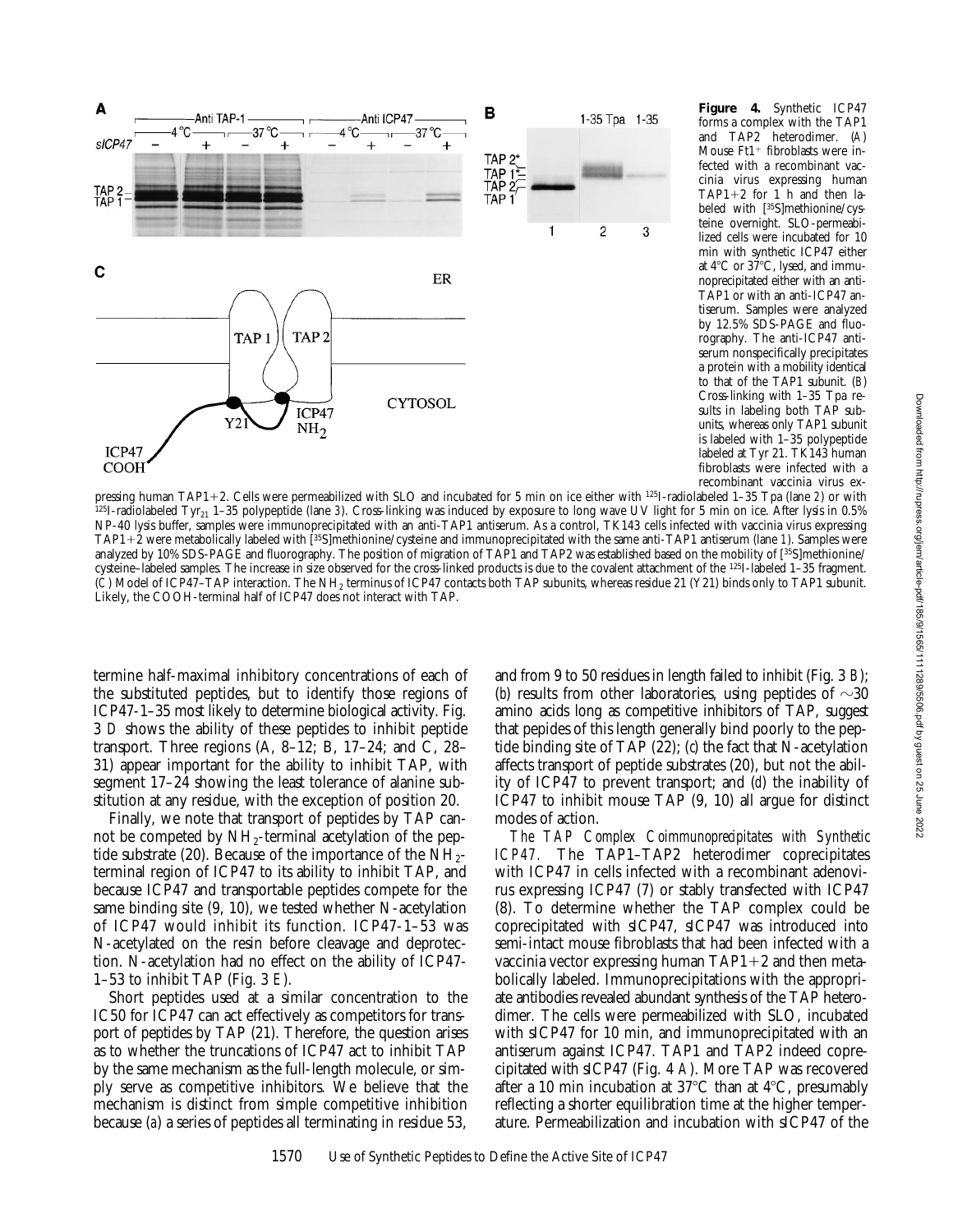semi-intact cells in PBS rather than the normal  $K^+$ -based intracellular transport buffer did not affect the coprecipitation of TAP (data not shown).

*Photocross-linking of ICP47-1–35 to TAP.* To determine whether the 1–35 polypeptide has the same ability as the full-length sICP47 to interact with the TAP complex, a cross-linkable 1–35-mer polypeptide was synthesized by coupling the UV photoactivable phenylalanine analogue Tpa to its  $NH<sub>2</sub>$  terminus (1–35 Tpa). The ability to assign the length of the active core of ICP47 to residues 1–35 makes the synthesis of the photoactivable analogue feasible. This analogue also blocks TAP function, although less efficiently than the unmodified 1–35 polypeptide (data not shown). Although peptide substrates containing Tpa are translocated normally by TAP (17), it is likely, given the importance of the  $NH_2$ -terminal region of ICP47 to its function, that Tpa modification renders the molecule less effective in blocking TAP.

Permeabilized human TK143 fibroblasts infected with a recombinant vaccinia virus expressing human  $TAP1+2$ were incubated with 125I-labeled 1–35 Tpa. Both TAP1 and TAP2 subunits were photolabeled with 1–35 Tpa crosslinkable polypeptide with similar efficacy (Fig. 4 *B*).

Small polypeptides labeled with <sup>125</sup>I at Tyr residues can often be cross-linked to its receptor. While the chemistry underlying this reaction is not known, it is a highly effective way of cross-linking epidermal growth factor (EGF) to its receptor (23). We explored a similar strategy for  $^{125}I-Tyr_{21}$ labeled 1–35 polypeptide. We observed that only TAP1 crosslinks with this  $^{125}$ I-labeled Tyr<sub>21</sub> 1–35 polypeptide (Fig. 4 *B*).

ICP47 inhibits TAP function by binding to a site in TAP that includes both subunits and overlaps the peptide binding domain (9, 10). Because the  $NH<sub>2</sub>$  terminus of ICP47 interacts with both TAP1 and TAP2 as deduced from crosslinking with 1–35 Tpa, we suggest that ICP47 must contact spatially close cytosolic domains in both subunits to allow residue Y21 in ICP47, where <sup>125</sup>I-labeled moiety is attached, to interact with TAP1 subunit (Fig. 4 *C*). Residue 21 and adjoining residues (17–24) are particularly intolerant of alanine substitution (see Fig. 3 *D*), emphasizing the involvement of this region of ICP47 in binding and inhibition of TAP function.

The results presented here show that (*a*) residues 2–35 contain the core region responsible for TAP inhibition and that (*b*) within this sequence, subregions are rather intolerant of amino acid substitutions, suggesting that local conformation or specific local interactions may be necessary for TAP inhibition. Thus, the distal frameshift between ICP47 coding sequences of ICP47 from HSV-1 and HSV-2 is tolerated, presumably because the COOH-terminal one-third of the molecule is not functionally important. Of interest is the fact that the sequence most highly conserved between ICP47-1 and ICP47-2, between residues 33 and 47, lies largely outside the region we have mapped as essential for blockade of TAP. We assume that this region has been conserved because it is important perhaps for the stability of ICP47 inside the cell. Alternatively, this region may interact with TAP outside the peptide binding area and account for the prolonged association between TAP and ICP47 (10). As our assay involves the near simultaneous addition of ICP47 and reporter peptide, we would not have detected an alteration in the stability of the ICP47–TAP interaction. However, we do note that the interaction of peptide substrate with TAP has two distinct phases: binding occurs regardless of the presence of ATP. Binding of ATP to TAP then results in either transport of peptide or its rapid dissociation from TAP (24). ICP47 is not transported and avoids this ATP-induced dissociation (9, 10). We suggest that interactions with TAP outside the peptide binding site may be important for this stability. Mapping these sites should facilitate the design of better inhibitors for TAP and might perhaps be useful for identification or design of inhibitors of other members of the ABC transporter family.

We thank Dr. D.C. Johnson for providing recombinant ICP47 of HSV-2, and Dr. J. Yewdell for making available recombinant vaccinia virus expressing human  $TAP1+2$ .

This work was supported by the National Institutes of Health (NIH; Grant No. ROIAI33456). Begoña Galocha is a fellow of Ministerio de Educación y Ciencia, Spain.

Address correspondence to Hidde L. Ploegh, Center for Cancer Research, Department of Biology, Massachusetts Institute of Technology, 40 Ames Street, Cambridge, Massachusetts 02139. The current address for Ann Hill is the Department of Molecular Microbiology and Immunology, O.H.S.U., L220, 3181, SW Sam Jackson Park Road, Portland, Oregon 97201-3098. The current address for Alejandra Raimondi is Chemgenics Pharmaceuticals, One Kendall Square, Building 300, Cambridge, Massachusetts 02139.

*Received for publication 20 December 1996 and in revised form 25 February 1997.*

# **References**

1. Androlewicz, M.J., K.S. Anderson, and P. Cresswell. 1993. Evidence that transporters associated with antigen processing translocate a major histocompatibility complex class I–binding peptide into the endoplasmic reticulum in an ATP-

1571 Galocha et al.

dependent manner. *Proc. Natl. Acad. Sci. USA.* 90:9130–9134.

2. Neefjes, J.J., F. Momburg, and G.J. Hämmerling. 1993. Selective and ATP-dependent translocation of peptides by the MHC-encoded transporter. *Science (Wash. DC).* 261:769–771.